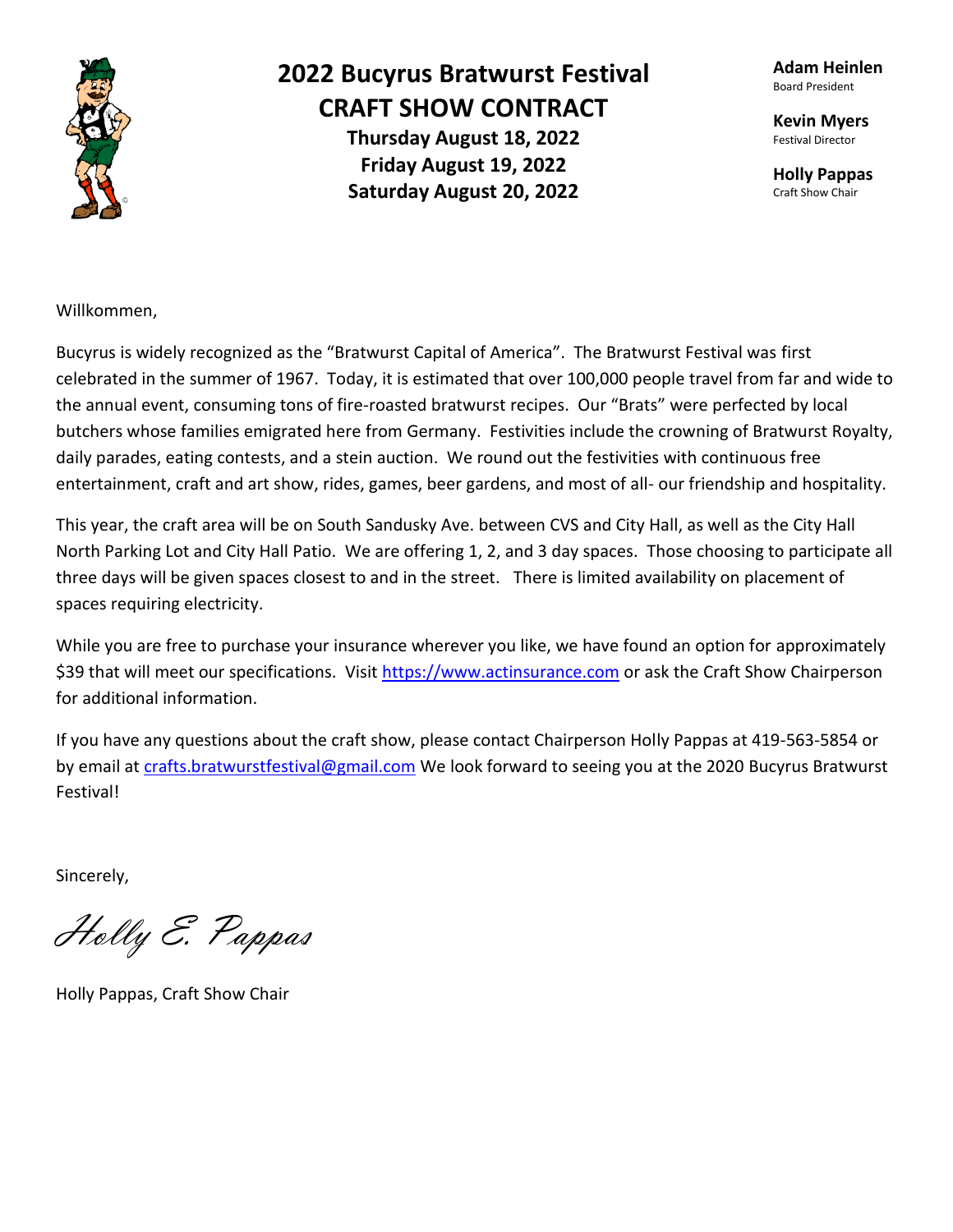| <b>2022 Bratwurst Festival</b><br><b>Craft Show Entry Form</b>                                                                                                                                                                   |                                                                                                                                                                                                                                                                                | Please return entry form to:<br><b>Bratwurst Festival, Inc.</b><br><b>Attn: Craft Show</b><br>330 S. Sandusky Ave.<br><b>Bucyrus, Ohio 44820</b><br>www.bucyrusbratwurstfestival.com |                           |
|----------------------------------------------------------------------------------------------------------------------------------------------------------------------------------------------------------------------------------|--------------------------------------------------------------------------------------------------------------------------------------------------------------------------------------------------------------------------------------------------------------------------------|--------------------------------------------------------------------------------------------------------------------------------------------------------------------------------------|---------------------------|
|                                                                                                                                                                                                                                  |                                                                                                                                                                                                                                                                                |                                                                                                                                                                                      |                           |
| Friday August 19, 2022<br>number of spaces requested (\$25.00 each) \$                                                                                                                                                           |                                                                                                                                                                                                                                                                                |                                                                                                                                                                                      |                           |
| <b>Saturday August 20, 2022</b>                                                                                                                                                                                                  | number of spaces requested (\$25.00 each) \$                                                                                                                                                                                                                                   |                                                                                                                                                                                      |                           |
|                                                                                                                                                                                                                                  | (\$15 discount for 3 day participants)                                                                                                                                                                                                                                         |                                                                                                                                                                                      | $-$ \$                    |
| Do you require electric?                                                                                                                                                                                                         | \$10 daily $x \_\_\_\_$ days                                                                                                                                                                                                                                                   |                                                                                                                                                                                      | $\sim$                    |
|                                                                                                                                                                                                                                  | <b>TOTAL:</b>                                                                                                                                                                                                                                                                  |                                                                                                                                                                                      | $\boldsymbol{\mathsf{s}}$ |
| Phone (1, 2) 2022 [10] circle type: (cell, home, business)<br>E-mail Address: 2008. 2009. 2010. 2010. 2010. 2010. 2010. 2010. 2011. 2012. 2014. 2016. 2017. 2018. 2019. 201<br>Description of items you exhibit:<br>future shows | By signing below, I acknowledge that I have the authority to represent the business listed above. I agree that we will abide by all<br>prescribed rules. I further agree and understand that deviating from the prescribed rules will be grounds for removal from this and any |                                                                                                                                                                                      |                           |
| Name                                                                                                                                                                                                                             | Date                                                                                                                                                                                                                                                                           |                                                                                                                                                                                      |                           |
| For Office Use Only:<br>$\zeta$ paid<br>2021 Space Number(s): Thurs _______ Fri _______ Sat ______<br>Proof of Insurance on file: ______                                                                                         |                                                                                                                                                                                                                                                                                |                                                                                                                                                                                      |                           |